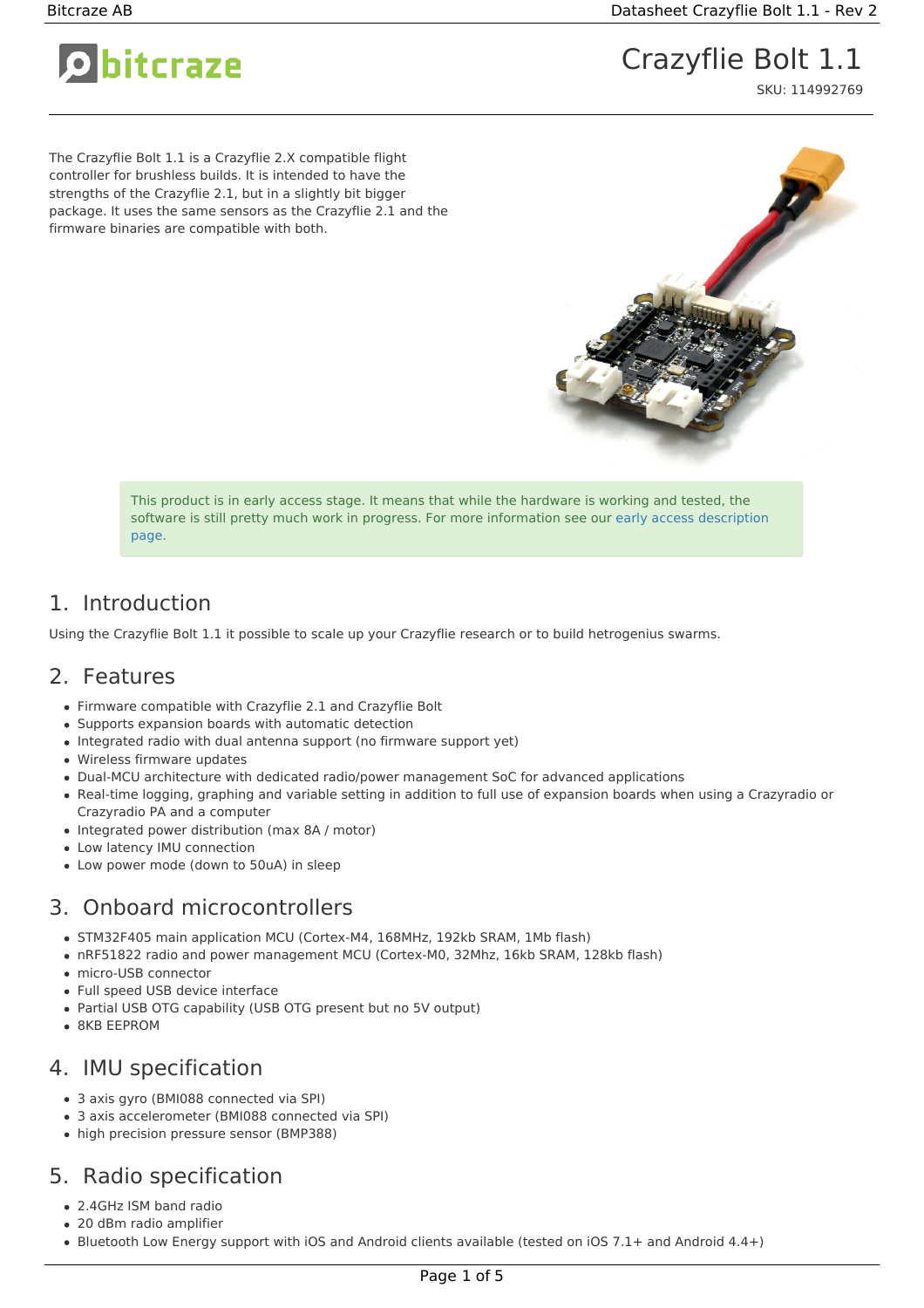Dual antenna support (2 x uFL connector)

# 6. Interface specification

- 1 x Full speed uUSB
- 2 x Crazyflie expansion connectors (see below)
- 2 x u.FL connectors
- 4 x JST-PH ESC connectors
- 1 x XT30 battery connector

# 7. Expansion connector specification

The expansion connector is used to attach decks with additional functionality. Either official Bitcraze decks can be used or custom ones can be design using our KiCad template.

The expansion connector includes the following:

- VCC 3.0V (max 100mA)
- GND
- VCOM (if input above 5V, 5V@400mA, else VBAT@400mA)
- VUSB (both for input and output)
- $\bullet$  I2C (400kHz)
- $\bullet$  SPI
- 2 x UART
- 4 x GPIO/CS for SPI
- 1-wire bus for expansion identification
- 2 x GPIO connected to nRF51

Please note the following:

- The Crazyflie Bolt 1.1 is a 3.0V system, meaning a high output will be 3.0V but still compatible with a 3.3V system.
- All IO pins are 5V tolerant except PA5 and the NRF51 pins
- The NRF51 pins can be multiplexed with any of the available NRF51 peripheral.
- The STM32F405RG pins can be multiplexed with more functions.

#### 7.1. Expansion connector multiplexing (same as CF2.1)



# 8. Connection diagram

Below is a connection diagram for how the motors should be connected: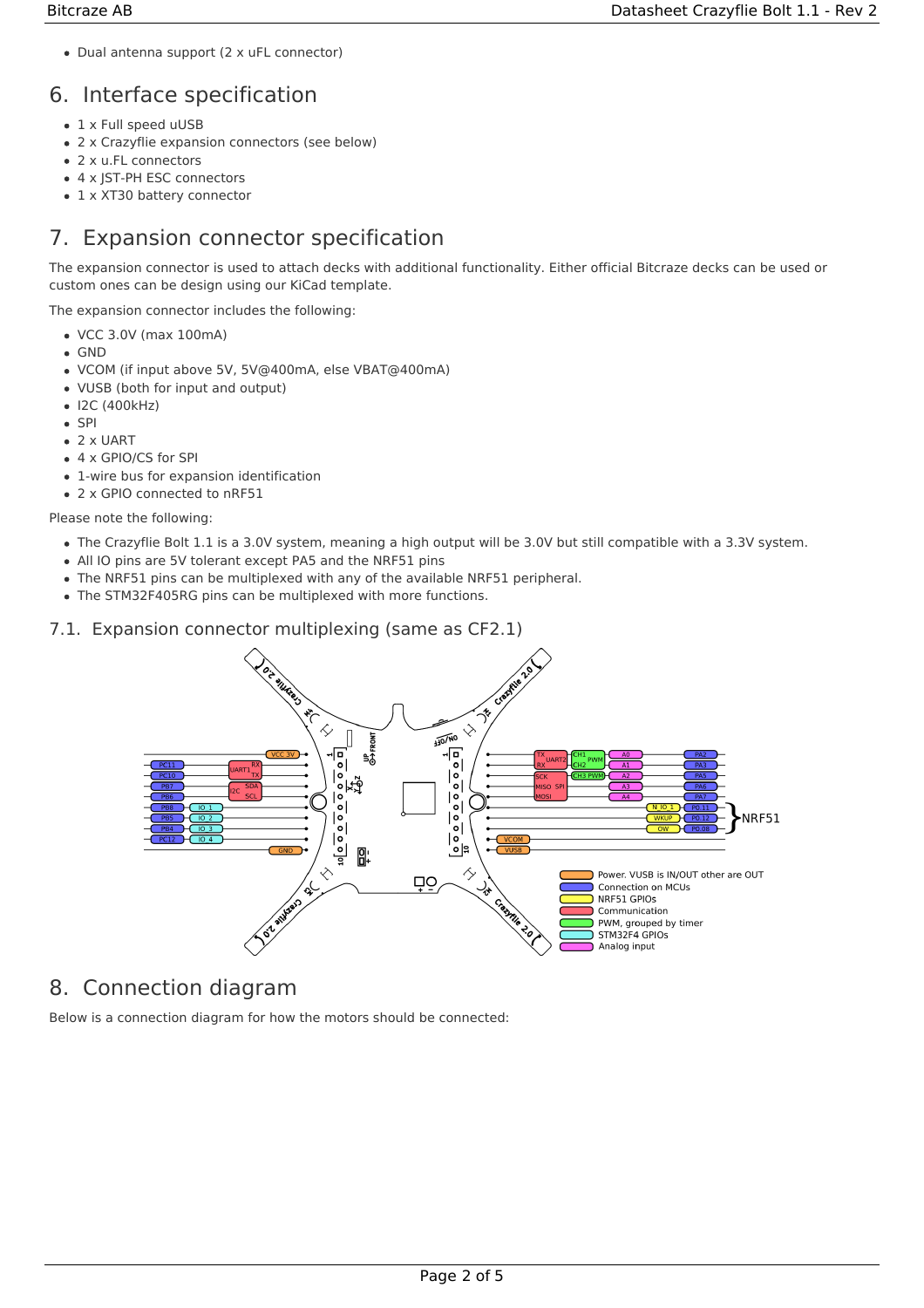

- To not exceed the 8A / ESC connector output the battery voltage, motor and propeller should be selected so this does not happen. The ESC can be rated higher as it does not noticeably effect current draw, only efficiency.
- Preferably select a frame so decks can be attached. It is hard to make e.g. the flow v2 deck and lighthouse deck work at the same time as the battery needs to be placed somewhere, which is normally in the center, above or below the Bolt 1.1 control board.
- 4in1 ESCs can be convenient but for the Bolt 1.1 it is often better to use 4 separate ESC mounted on the arms as this frees up space for decks.
- If higher then 8A is wanted only connect the signal wires from the ESC connectors to the ESC. Preferably still power the Bolt 1.1 control board via the battery connector so the battery voltage can be monitored.

#### 8.1. Example connection

Below is an image of an example setup:



#### 8.1. Power

The Bolt 1.1 contains a power distribution board (PDB) but it is a bit limiting. The current has to pass a MOSFET, to be able to switch it off, and also the ESC connector. We have tested running 8A though the chain without any limiting heat-up, but that is as far as we would recommend to go. If additional current is wanted, one could bypass the connectors by soldering the ESC directly to the connector soldering pad. The MOSFET is still there but a slight increase should be possible. For higher currents, an external PDB should be used. Other tricks to keep current down, but power up, is to run on higher voltage (3S or 4S) and using low KV motors.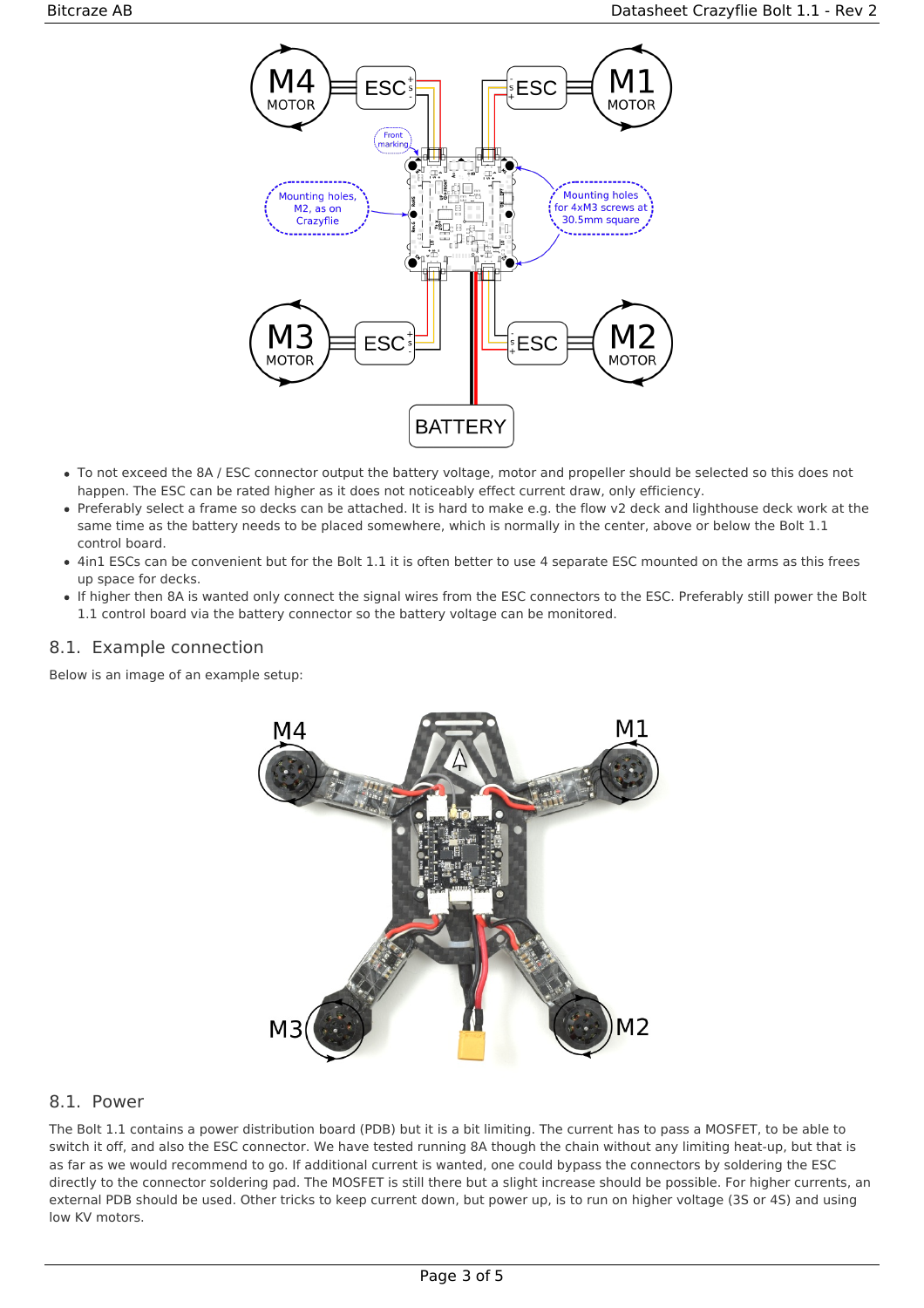## 9. Electrical specifications

- Voltage input 1S-4S (3V to 17V)
- Onboard 5V DC/DC @500mA for voltages above 5V, else passthrough.
- Deep sleep consumption down to 50 uA, 2-4S, with 1S 1mA.

# 10. Mechanical specifications

- PCBA size (WxHxD): 35x9x42mm (including connectors but not battery wire)
- Weight: 5.4 g (PCBA only), 7.8 g (PCB + battery cable)
- Battery cable length: 50 mm
- ESC cable length: 60 mm
- Antenna length: 150 mm
- Standard mounting (M3 mounting holes spaced 30.5 mm in square)

## 11. Mechanical drawing



### 12. Caution

**NOTE:** Remember that a bigger quadcopter can be dangerous! Always use adequate protection and always test your code without propellers attached.

### 13. Package contents

The Crazyflie Bolt 1.1 is delivered as a kit that contains the following parts:

- 1 x Crazyflie Bolt 1.1 control board
- 1 x Crazyflie Bolt 1.1 (with battery cable attached)
- 1 x External antenna (with u.FL connector)
- 4 x ESC connector cables
- 2 x Short male deck connectors [\(spare](https://bitcraze.myshopify.com/collections/spare-parts-crazyflie-2-0/products/male-deck-connector) part)
- 2 x Long male deck connectors ([spare](https://bitcraze.myshopify.com/collections/spare-parts-crazyflie-2-0/products/male-deck-connector) part)